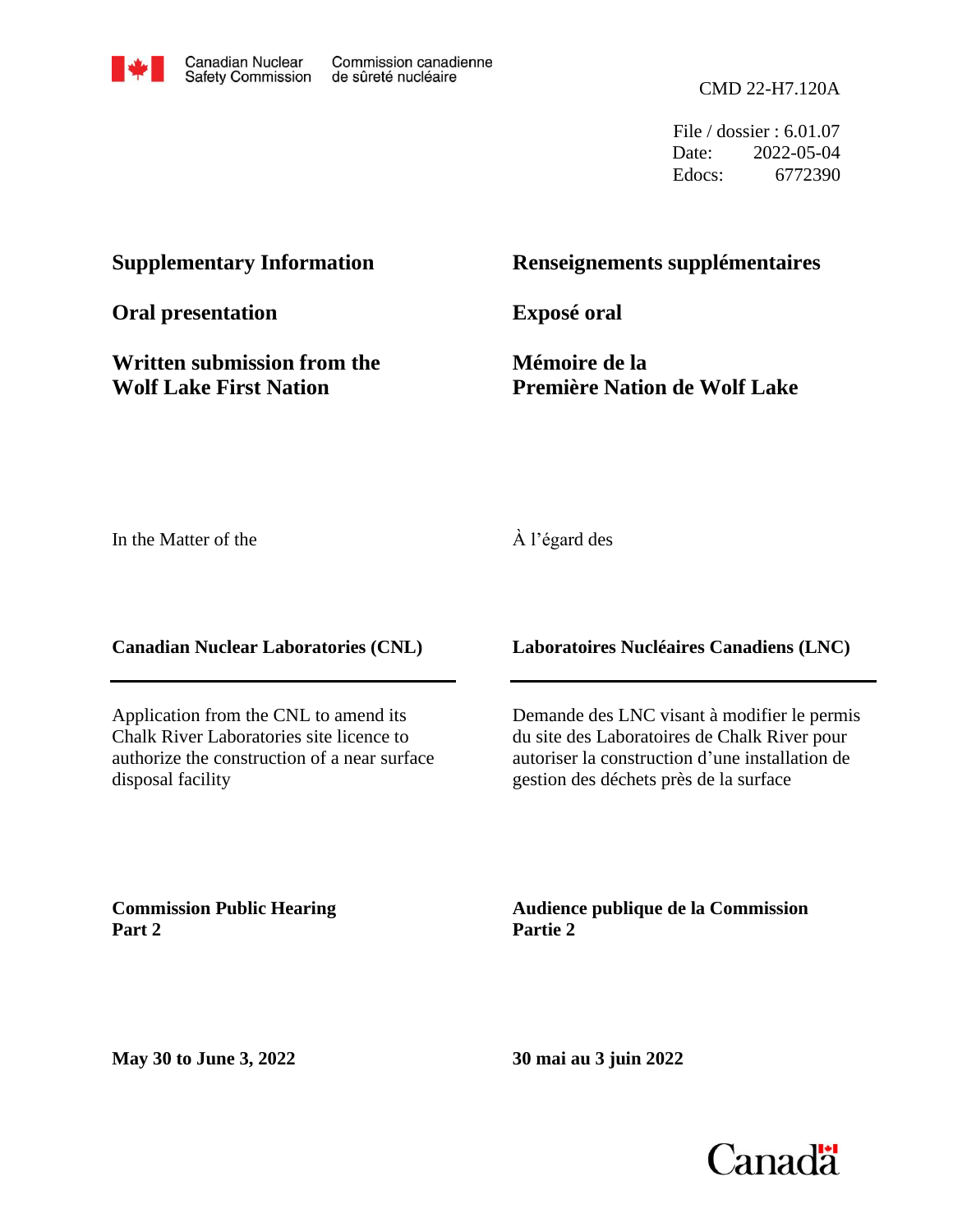

# **WOLF LAKE FIRST NATION**

**Hunter's Point, 5 Riordon Avenue Temiscaming, Quebec J0Z 3R0 Tel: 819-627-3628 Fax: 819-627-1109 E-mail: [lisarobinson@wolflakefirstnation.com](mailto:lisarobinson@wolflakefirstnation.com)**

May 4, 2022

BY EMAIL: Interventions@cnsc-ccsn.gc.ca

 Mr. Denis Samure Senior Tribunal Officer, Secretary Canadian Nuclear Safety Commission Ottawa, ON

#### **Re: WLFN Submission for the CNSC Near Surface Disposal Facility Hearing**

Dear Mr. Samure

This submission is provided by the Algonquin First Nation of Wolf Lake First Nation (WLFN) who wish to intervene in response to the Canadian Nuclear Safety Commission's (CNSC) Revised Notice of Public Hearing on Canadian Nuclear Laboratories' (CNL) application to amend its nuclear research and test establishment operating license for the Chalk River Laboratories' (CRL) site to authorize the construction of a "Near Surface Disposal Facility" (NSDF) for low-level radioactive waste.

This submission is intended for part 2 of the hearing and regarding CNCS's determinations on whether the NSDF project will likely cause significant adverse environmental effects pursuant to the *Canadian Environmental Assessment Act, 2012* (CEAA) (project registry number: 1547525) and whether the license amendment should be granted under the *Nuclear Safety and Control Act* (NSCA). WLFN intends to expand on this written submission in its oral submission at part 2 of the hearing.

Should you require any additional information from us in advance, please let us know.

Sincerely,

Chief Lisa Robinson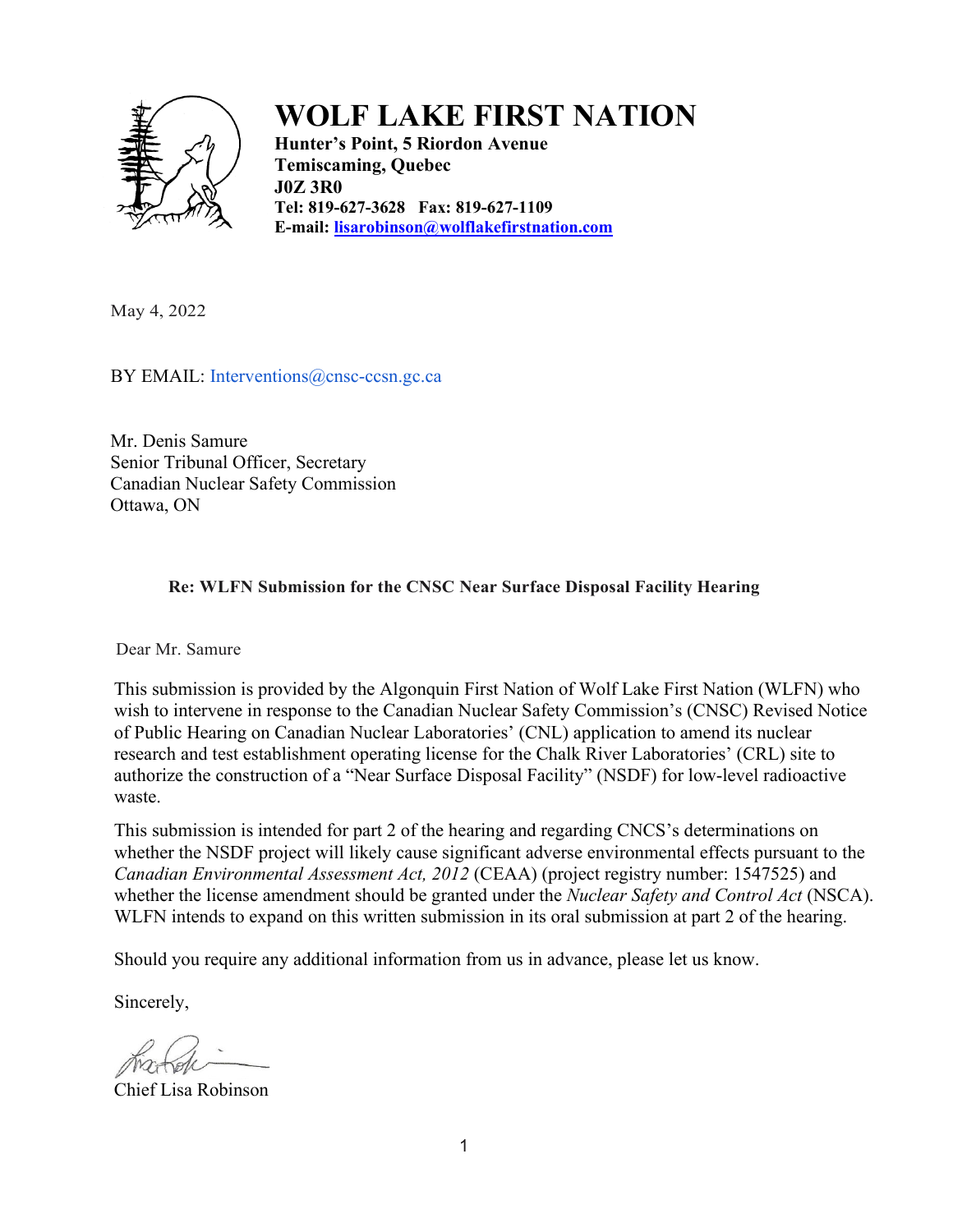#### Wolf Lake First Nation Technical Submission

In the following pages, Wolf Lake First Nation ("WLFN"), in brief, sets out our issues and recommendations regarding the CNL NSDF project consultation. We look forward to further discussion with respect to this matter before the Commission in Pembroke scheduled for Thursday, June 02, 2022.

#### **Introduction**

Wolf Lake First Nation ("WLFN") is one of eleven communities representing the Algonquin Nation in Canada. Nine of the communities are located in Québec and two are located in Ontario. These communities are subject to the Canadian Indian Act. Algonquin people continue to occupy both sides of the Ottawa River and have never relinquished title to our territory or our rights as Anishinaabeg people. WLFN Title and Rights Territory includes the Chalk River campus. WLFN is governed by an elected Chief and Council. Our community does not have a reserve and our population is 234 members mainly dispersed between Témiscamingue Québec, North Bay and Ottawa Ontario.

Together, our members remain connected to the territory and continue to occupy, manage, safeguard and intensively use OUR LANDS AND WATERWAYS as we carry out traditional and contemporary activities. All such initiatives are based on a model of self-determination and a history of Algonquin traditional knowledge, ecological sustainability, and land governance. As such, WLFN does not accept, or acknowledge any claims to any Aboriginal or Treaty Rights made by the Algonquins of Ontario ("AOO") or recognize AOO as an entity entitled to consultation or accommodation on Algonquin territory.

The term Anishnaabeg, literally translates as "the real people." The Algonquin Nation emerges from a rich historical legacy deep within the Ottawa River watershed. The Kitchi sibi as we know it, or Ottawa River as settlers have since renamed it, has been our home and highway since time immemorial. Anthropologist Frank Speck recorded that families living along the Ottawa in 1913 were still known as the Kichi sipi anishnaabeg or Kichississippirinis., "big river people".<sup>[1](#page-2-0)</sup> For centuries Anishinaabeg peoples have relied on their lands and waterways for our ability to exercise our inherent rights under our own system of customary law and governance, known as Ona'ken'age'win. This law is based on mobility on the landscape, the freedom to hunt, gather and control the sustainable use of our lands and waterways for future generations.

Migizi Kiishkaabikaan (in Anishnaabemowin), also called "Oiseau Rock" or "Eagle/Bird Rock" is a rock face that rises 150 meters above the Kitchi sibi across from Chalk River Laboratories on the north side of the river. It is recognized as a sacred site by our peoples. European historical records dating as far back as 1626 document the Anishinaabe story of this site as "the man who turned to stone" and the guarantee of safe travels by placing tobacco directly in the cracks of the rock's surface or attaching tobacco offerings to an arrow fired at its summit. Anishinaabeg Peoples' left a legacy of ancient pictographs

<span id="page-2-0"></span><sup>1</sup> Ottawa River Heritage Designation Committee, A Background Study for Nomination of the Ottawa River Under the Canadian Heritage Rivers System, Une etude de base pour la mise en candidature de la riviere des Outaouais au Reseau des rivieres du patrimoine canadien, 2005, p.21:http://ottawariver.org/pdf/0- ORHDC.pdf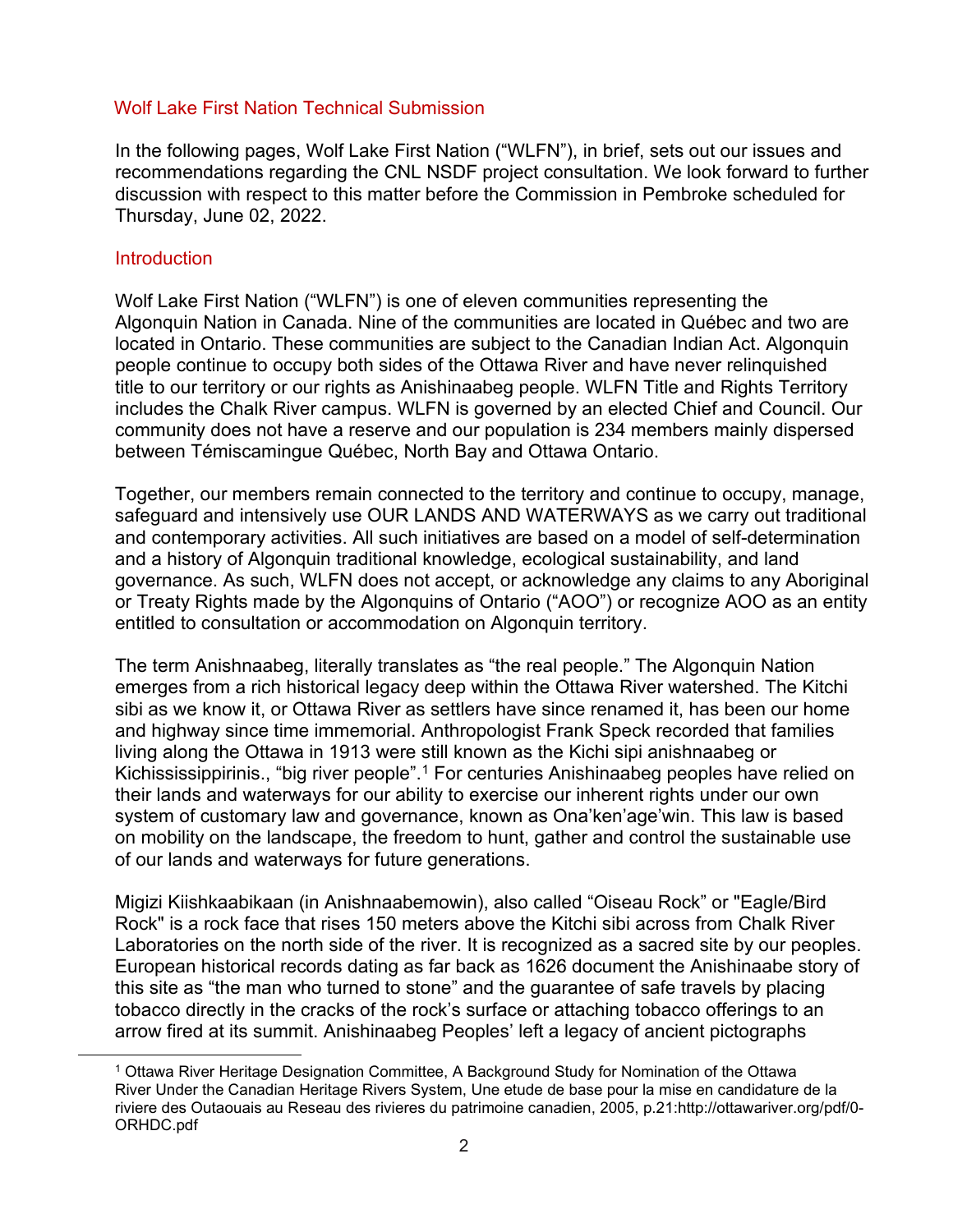painted in red ochre several hundred and possibly several thousand years ago on the rock that have been since defaced by modern graffiti. In 1686, en route to Hudson Bay, Pierre de Troyes wrote in his diary:

" One sees on the north side, following the road, a high mountain whose rock is straight and very steep, the middle in black paroist. It may come from the fact that the savages make their sacrifices, throwing arrows over them, at the end of which they attach a little piece of tobacco. Our Frenchmen are in the habit of baptizing in this place those who have not yet passed. This rock is called the bird by the savages, and some of our people, unwilling to lose the old custom, throw water at us; we were camped at the bottom of the portage. " These baptisms were performed at Pointe au Baptême, a prominent sand spit on the south side of the river between Bird Rock and the current site of the Chalk River Laboratories.<sup>2</sup>

At "WLFN" we continue to be active 'keepers of the land and waterways', with 'seven generations' worth of responsibilities for livelihood security, cultural identity, territoriality, and biodiversity—a sentiment expressed by many other First Nations in Canada. Today, both traditional and contemporary ecological interests e.g., traditional hunting, fishing, gathering, trapping, cultural occupancy and access that support these activities as well as, contemporary interests in resource management, ecotourism and territorial stewardship form the basis for Crown- Indigenous consultation engagements on our territory.

# Continued Challenges of Consultation and Contamination at Chalk River

It is important for our community to note that before the Government of Canada completed construction of the Chalk River Laboratories (CRL) in 1944, no assessment was undertaken to determine how the nuclear complex might affect upstream or downstream areas of the Kitchi sibi. No thought was given to how the nuclear complex might affect the members of the Algonquin Nation, our dependence on the then plentiful watershed resources of the Kitchi sibi, or our multi-generational socio-cultural connection to the places and customs associated with the Kitchi sibi.

No thought was given to whether the promises of the Royal Proclamation could be upheld if the complex was built. No thought was given to Algonquin jurisdiction around the Kitchi sibi at all. We understand, CRL was first opened in 1944, during the Second World War as Canada's primary facility for nuclear research. Key factors for choosing Chalk River as the location for this facility included the site's proximity to Ottawa and Montreal, being located close to an important rail center (Chalk River), adjacency to the Kitchissippi and the site's proximity to the Petawawa Military Reserve (AECL Research, 1992). While CRL was originally planned to be used for warfare purposes during the Second World War, the war ended shortly after the site was selected, and the reactor built on-site was used as a test reactor to assist in the design and start-up of a much larger reactor (AECL Research, 1992).

The National Research Universal (NRU) reactor originally came online on November 3,

<span id="page-3-0"></span><sup>2</sup> https://mcelroy.ca/bushlog/20050921.html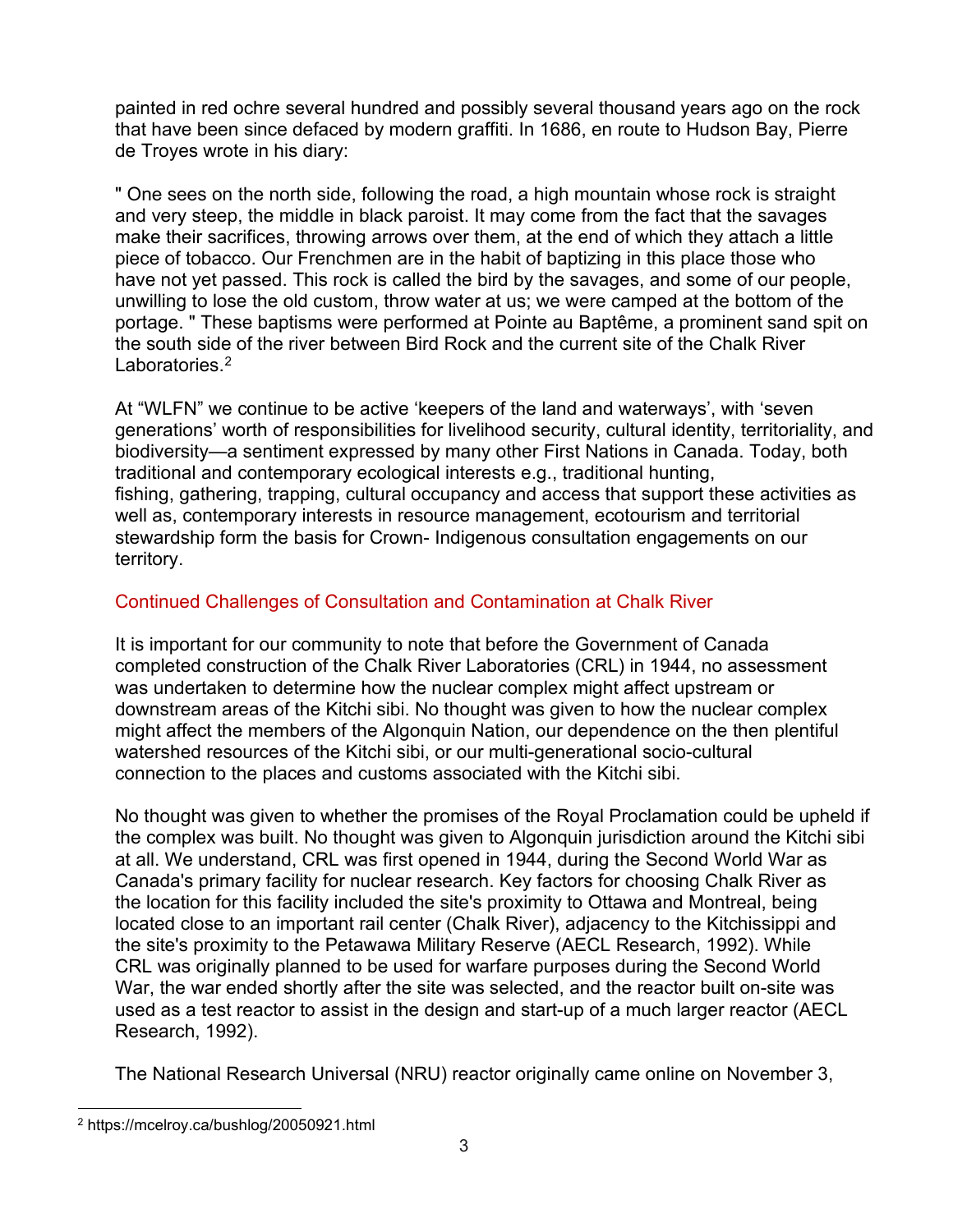1957, marking a significant achievement in Canada. As directed by the Government of Canada, the NRU was permanently shut down on March 31, 2018, which coincided with the expiration of the CRL license. It is important to note that over time the facility has created significant environmental and human health risks to Algonquin and non-Algonquin people alike who live in the vicinity of CRL. There have been at least four significant reported nuclear incidents at CRL, namely:

• The 1952 NRX Incident-"A power excursion and partial loss of coolant in the NRX reactor resulted in significant damage to the NRX reactor core. The control rods could not be lowered into the core because of mechanical problems and human errors. Three rods did not reach their destination and were taken out again by accident. The fuel rods were overheated, resulting in a meltdown. The reactor and the reactor building were seriously damaged by hydrogen explosions. The seal of the reactor vessel was blown up four feet. In the cellar of the building, some 4,500 tons of radioactive water was found. To avoid having the water reach the Ottawa River, a pipeline was built to a sandy area about 1,600 m away. The contaminated water, containing about 10,000 curies of long-lived fission products, was pumped to this area and allowed to seep away. No radioactivity was detected in the creek which drained this area to a small lake. During this accident, some 10,000 curies or 370 TBq of radioactive material was released." (Jedicke, 1989).

• The 1958 NRU Incident- "In 1958, there was a fuel rupture and fire in the National Research Universal reactor (NRU) reactor building. Some fuel rods were overheated. During a facility shutdown, a robotic crane pulled one of the rods with metallic uranium out of the reactor vessel. When the arm of the crane moved away from the vessel, the uranium caught fire and the rod broke. The largest part of the rod fell down into the containment vessel, still burning. The whole building was contaminated. The valves of the ventilation system were opened, and a large area outside the building was contaminated. The fire was extinguished by scientists and maintenance personnel in protective clothing running along the hole in the containment vessel with buckets of wet sand, throwing the sand down at the moment they passed the smoking entrance. The clean-up involved a large number of personnel, including AECL staff, soldiers from CFB Petawawa, and workers from the Civil Defense Unit based in Arnprior, Ontario, and a commercial cleaning company in Ottawa, Ontario." (Whitlock, n.d.).

• 2008 Radioactive Leakage at the NRU Reactor – "On December 5, 2008, heavy water containing tritium leaked from the NRU. The leaked water was contained within the facility, and the CNSC was notified. In its report to the CNSC, AECL noted that 47 litres of heavy water were released from the reactor, about 10% of which evaporated, and the rest was contained. AECL further noted that the spill was not serious and did not present a threat to public health. The public was informed of the shutdown at the reactor, but not the details of the leakage, since it was not deemed to pose a risk to the public or the environment. The leak stopped before the source could be identified, and the reactor was restarted on December 11, 2008, with the approval of the CNSC, after a strategy for dealing with the leak (should it reappear) was put in place (Spears, 2009). • Heavy Water Leaks from the NRU Reactor – « In late 2008, the NRU reactor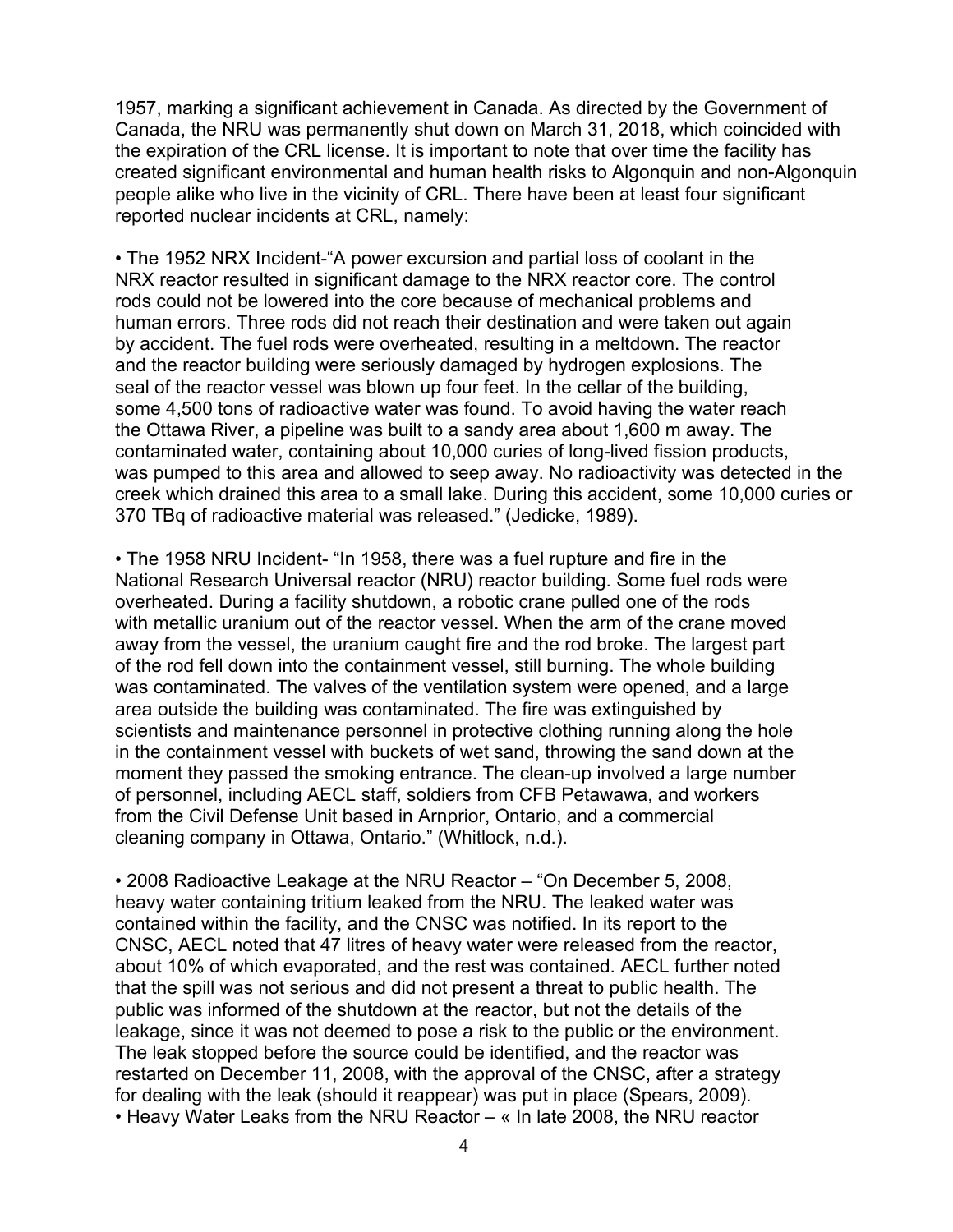experienced a leak from a 2.4 inch crack in a weld in its reflector system. The leaking light water was allowed to flow into the Kitchi sibi after collection and processing at an on-site water treatment facility in accordance with CNSC, Health Canada, and Ministry of the Environment regulations. The CNSC determined that the leakage is not a concern from a health, safety or environmental perspective (Spears, 2009). The NRU experienced another heavy-water leak in 2009 that led to a 15-month, \$70-million shutdown and a global shortage of medical isotopes. That followed emergency safety shutdowns in 2007 and 2008." (Macleod, 2016).

Wolf Lake First Nation has never been consulted on the development or maintenance of the CRL site and although we understand the site is contaminated the site has been restricted to our access since 1944.

We do not agree with the NSDF disposal mound proposal on our Title territory alongside the Ottawa River. We view this alarming situation as clearly inconsistent with the federal objective of advancing reconciliation. Moreover, the commission bypassing our and other Algonquin communities' participation in the CEAA 2012 environmental assessment ignores our rights under section 35 of the *Constitution Act, 1982* and the Crown's duty to consult and accommodate WI FN's concerns.

As a result, the NSDF consultation process has not:

1. Properly take into account the cultural, environmental, and social concerns and interests of our community, including gender-based analysis and incorporating our watershed sustainability and long-term nuclear waste effect-related concerns into the evaluation of this major development.

2. Take into account traditional knowledge and our capacity to carry out independent studies as part of environmental, social, and cultural impact-assessment processes, with due regard to our ownership of and the need for the protection and safeguarding of our traditional knowledge;

3. Collaborated on appropriate land use, social, and cultural impact study methodologies and technologies providing suitable timeframes to implement studies within a mutually agreed upon consultation framework agreement;

4. Identified and implemented appropriate measures to prevent or mitigate any negative impacts of proposed studies, developments, or monitoring;

5. Taken into consideration the importance of balancing interrelationships among cultural, environmental, and social elements;

6. Recognized and supported Algonquin jurisdiction and a community-led assessment.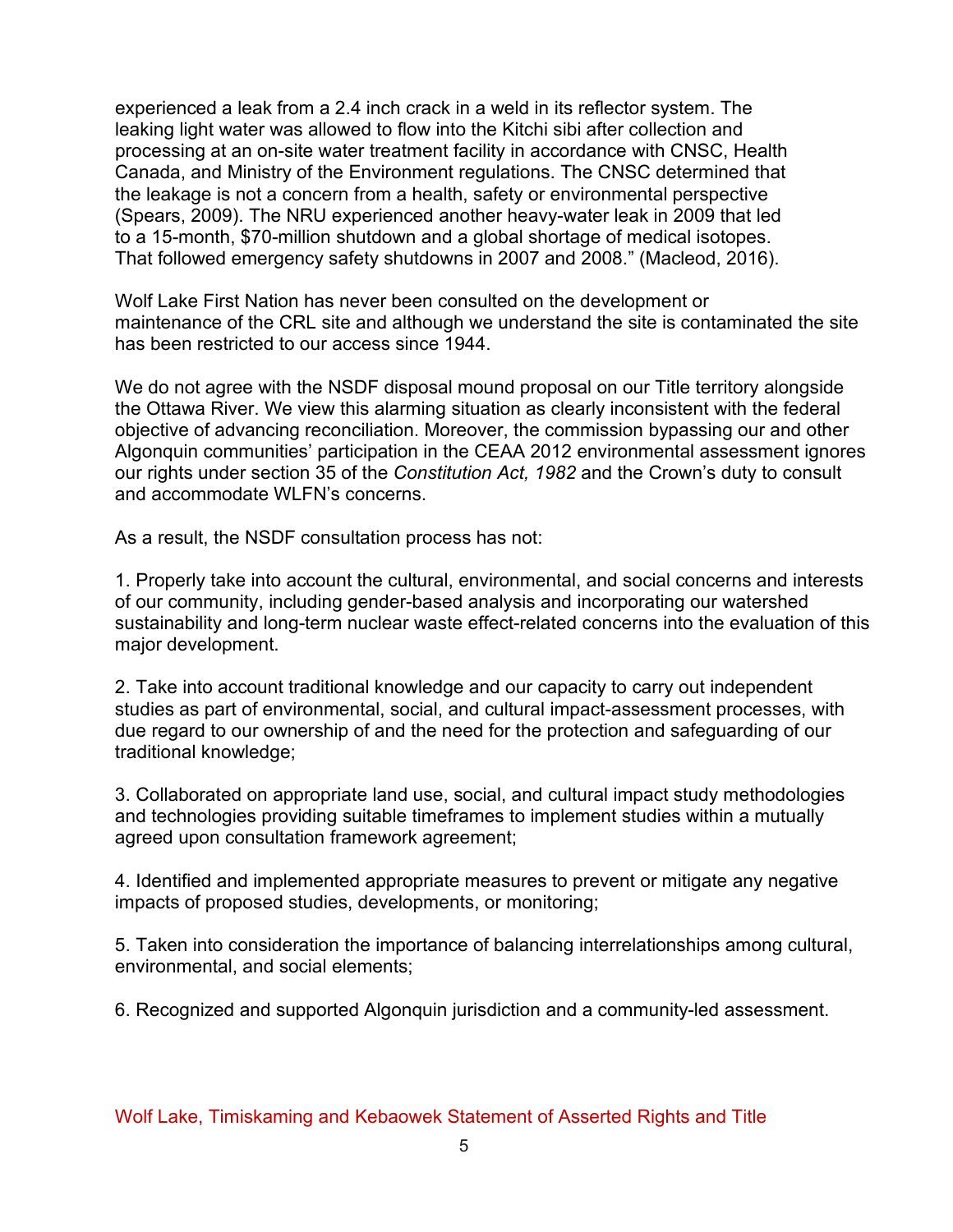In January 2013, Timiskaming (TFN), Wolf Lake (WLFN) and Kebaowek First Nation (KFN) presented Canada, Quebec and Ontario with a Statement of Asserted Aboriginal Rights & Title (SAR), in part to address the gaps in federal policy related to consultation and interim measures prior to treaty negotiations. As explained in that document The purpose of this Statement is to set-out the evidence to support WLFN, TFN and KFN in our efforts to engage the honour of the Crown and its duty to consult them and accommodate their interests in matters affecting their traditional territories. It is intended to engage Canada's obligations under domestic law (Constitution Act, 1982, s. 35 and the Haida case) and international law, the United Nations Declaration on the Rights of Indigenous Peoples (UNDRIP), which requires free prior and informed consent before any development activities within the traditional territories of Indigenous Peoples.

"*This Statement is provided as an interim step prior to the completion of formal Statements of Claim from TFN, WLFN and KFN, and is provided at this time to give the Crown formal notice of their asserted Aboriginal rights and title. [...] Although this Statement is only a summary of the evidence, it is intended to provide enough evidence to trigger the Crown's duty and to establish that the scope of that duty is at the high end because of the strength of the claim".[3](#page-6-0)*

The package that went with the SAR included extensive documentary evidence to substantiate the assertions made. It also included a map showing the geographic extent of the area over which the three communities assert Aboriginal title and rights (Timiskaming, Wolf Lake and Kebaowek: Asserted Aboriginal Title & Rights area (January 2013)).

Unfortunately, the CNSC has been unprepared to address the SAR in any meaningful way. It has refused to engage the communities substantively with respect to consultation on the NSDF.

# The CNSC's Failure to Engage with WLFN

We would expect the CNSC to develop outreach methods tailored to Indigenous communities from whom you have not yet heard. Instead, the CNSC and CNL reached out to the Algonquin Nation Secretariat (ANS) from 2016 to 2022 continually receiving no response. [4](#page-6-1) The ANS was mandated to direct communication directly to the member communities (which are the rights and title holders) regarding land issues such as consultations, which ANS did.

Consequently, any issue that the CNSC or CNL takes with WLFN's "lack of participation" is moot. WLFN was never given an opportunity to engage. The CNSC and CNL just assumed that ANS represented our interests without ever having communicated with us directly and then assumed that ANS' unresponsiveness represented our unwillingness to engage. The IER makes no further reference to WLFN specifically and only refers to ANS with respect to its attempted consultation. The CNSC and CNL's Commission Membership Documents

<span id="page-6-1"></span><span id="page-6-0"></span><sup>&</sup>lt;sup>3</sup> Statement of Asserted Aboriginal Rights & Title: Timiskaming, Wolf Lake & Eagle Village, Jan 2013: p. 2<br><sup>4</sup> https://www.cnl.ca/wp-content/uploads/2022/04/NSDF-Indigenous-Engagement-Report-Rev-6.pdf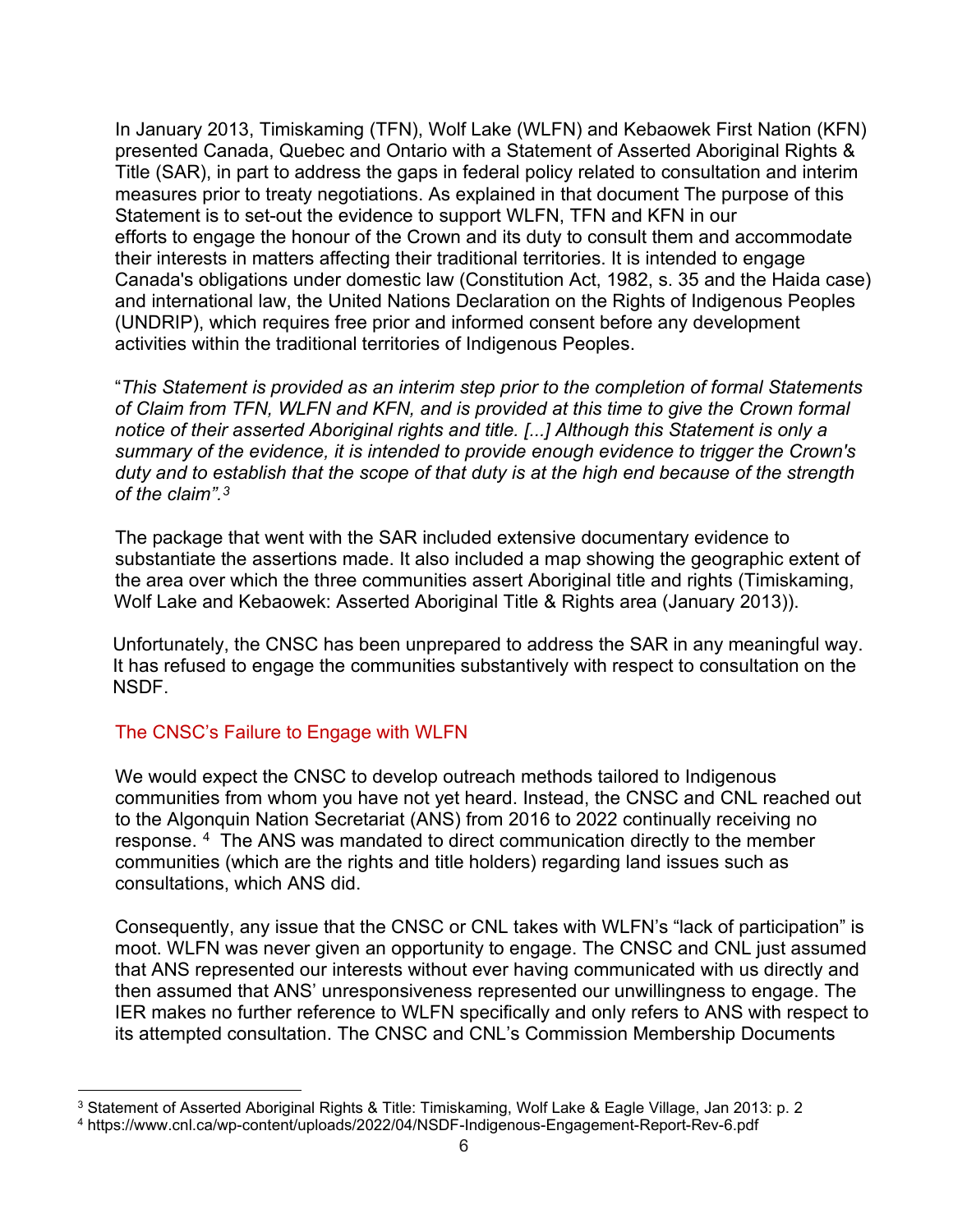(CMDs) each only refer to WLFN as encompassed within the ANS tribal council.[5](#page-7-0)[6](#page-7-1)

As we were never engaged directly, WLFN has never had a chance to review any of the documents relied upon at this hearing and on which the CNSC will ultimately make its determination on whether to approve CNL's application and amend its CRL Site license to authorize the construction of the NSDF. WLFN has not had an opportunity to review these documents with our community and provide our comments on the structure of the environmental assessment, the risks outlined, or the mitigation measures proposed prior to official submission to the CNSC. To this day, we do not have a comprehensive sense of our community's position on any of these issues which is essential to determine WLFN's concerns, express them and have them responded to.

We were also never asked the question: "How would you prefer to be engaged?" Had we been contacted directly; we would have expected the CNSC to work with us to create work plans and execute agreements in line with our preferred means of engagement and to provide funding in support of our engagement in the planning and environmental assessment processes.

Throughout this engagement, we would expect the CNSC to consult with our community on values of importance, potential effects and impacts related to changes in health, social, economic, and environmental conditions due to the Project. We would expect the CNSC to seek direction from our community concerning:

- cultural practices to be followed;
- expectations for time allotted for review, dialogue, and collaboration;
- how Wolf Lake First wishes to be kept informed;
- Elder and youth working committees to be formed;
- specific studies that Wolf Lake First Nation may lead or participate in;
- how Algonquin communities choose to work together in relation to the IA process; and
- how Indigenous knowledge will be used and protected.

Instead, we received no direct engagement at all. The CNSC and CNL assumed that ANS represented our interests, communicated with the Secretariat and took its "unresponsiveness" as an indication that WLFN was not interested in engaging. Both the CNSC staff and CNL set out these nonsensical attempts at "engagement" in their CMDS and in the CNL's EIS. It should be noted that the CNSC staff's CMD acknowledges that ANS, and consequently WLFN as the rights and title holders, may have an interest in and/or could potentially be impacted by the NSDF project.<sup>[7](#page-7-2)</sup>

<span id="page-7-0"></span><sup>5</sup> Canadian Nuclear Safety Commission, Commission Member Document for "A License Amendment, Required Approvals for Construction of the Near Surface Disposal Facility (NSDF) at the Chalk River Laboratories (CRL) site", January 24, 2022 .

<span id="page-7-1"></span><sup>6</sup> Canadian Nuclear Laboratories, Commission Member Document for Licensing Decision, "Chalk River Laboratories Site License Amendment to Authorize the Construction of the near Surface Disposal Facility", January 24, 2022 at p 47.

<span id="page-7-2"></span><sup>7</sup> Canadian Nuclear Safety Commission, Commission Member Document for "A License Amendment, Required Approvals for Construction of the Near Surface Disposal Facility (NSDF) at the Chalk River Laboratories (CRL) site", January 24, 2022 at p 99.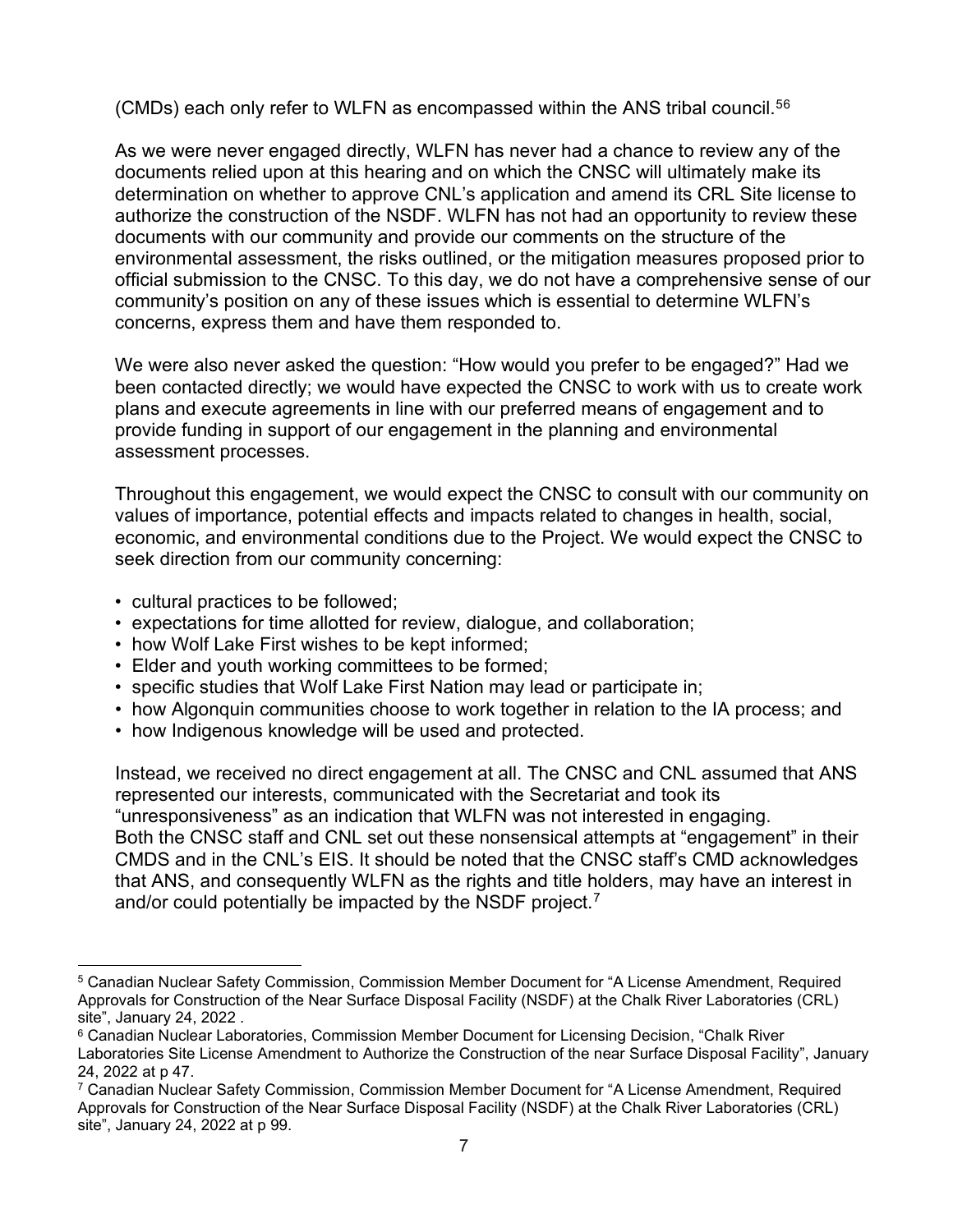In its EIS, the CNL claims to have provided ANS with 6 letters, 8 phone/email correspondences and 16 general emails regarding the NSDF project. CNL's CMD further claims that ANS has not provided a response to any of CNL's attempts to engage with them. It should also be noted that ANS was following the mandate to direct communication directly to the members communities, which it did.

Had CNL or the CNSC made real attempts to engage with a back and forth with the ANS, they would have been aware of this as opposed to continuously sending boilerplate correspondence when the ANS was not in a position to receive or consider it at this time. Again, none of these "attempts" were made with WLFN directly, and we are not in a position to comment on the CNSC and CNL's claimed attempts of engagement with ANS or ANS' alleged lack of response.

Despite this, we eventually became aware of our need to get involved in this process through discussions with Kebaowek First Nation. Algonquin First Nation communities have communicated with each other on issues of importance on our territory since time immemorial, family to family, band to band. Once we became aware that Kebaowek was becoming involved, despite the CNSC's failure to engage them as well, we took action to support Kebaowek and our own position. This gave us little to no time to register to intervene and make a submission to this hearing.

Accordingly, WLFN supports Kebaowek and Barriere Lake's recent requests for ruling to the CNSC in accordance with rule 20 of the *Canadian Nuclear Safety Rule* in favour of an adjournment of this public hearing. $^8$  $^8$ 

Ultimately, the procedure to date is ineffectual and ignores the necessity of our participation entirely, unduly limiting us through arbitrary timing constraints that leave us no time to determine and present as to how the NSDF project will impact our rights and title lands. We are a jurisdiction. We want to cooperate, but we need time and resources to act accordingly. The CNSC cannot bypass our right to do so by forcing us into its ready-made hearing process in order to check off boxes and be satisfied that it "engaged" us and fulfilled its DTCA.

## The CNSC's Duty to Consult and Accommodate WLFN has Not Been Fulfilled

The Crown's, and in this case the CNSC's, DTCA owed to WLFN applies and is triggered by the CNSC's decisions under the CEAA and NSCA. Considering WLFN's rights that flow from its title and the serious potential impact the NSDF project may have on them, the duty owed here falls on the high end of the spectrum and the CNSC has not undertaken the deep consultation required in this case.

## *The Duty Applies*

As per its enacting legislation, the CNSC "is for all its purposes an agent of Her Majesty and may exercise its powers only as an agent of Her Majesty.<sup>"[9](#page-8-1)</sup> As an agent of the Crown, the CNSC "acts in place of the crown" and is "indistinguishable from [the Crown], and as such,

<span id="page-8-0"></span><sup>8</sup> SOR/2000-211.

<span id="page-8-1"></span><sup>9</sup> *Nuclear Safety and Control Act*, s 8(2).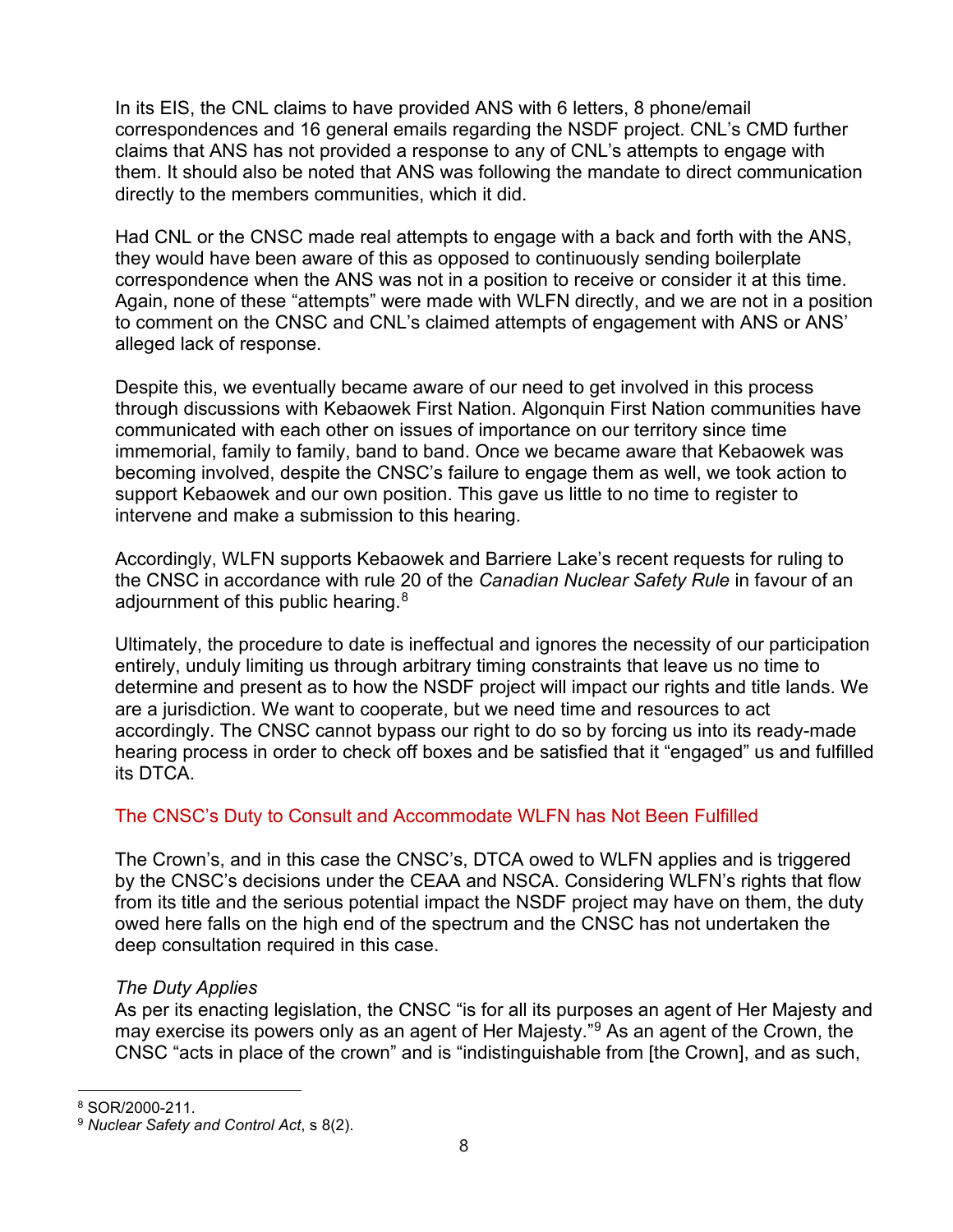can owe a duty to consult."[10](#page-9-0) There is no dispute about whether or not the CNSC is responsible for the DTCA in this case. The CNSC has expressly acknowledged that it owes a DTCA to First Nations affected by the NSDF project, including WLFN.<sup>[11](#page-9-1)</sup>

#### *The Duty is Triggered*

The DTCA is triggered when "the Crown has knowledge, real or constructive" of Aboriginal and/or Treaty rights, and "contemplates conduct" which might "adversely affect" those rights.[12](#page-9-2) The CNSC, has again, explicitly recognized that the duty is triggered here. The CNSC's Commission Member Document for the NSDF project states, "Both the EA and licensing decisions trigger the Crown's duty to consult and, where appropriate, to accommodate Indigenous peoples whose potential or established Indigenous and/or treaty rights, under section 35 of the *Constitution Act, 1982*, have the potential to be impacted by the proposed NSF project."[13](#page-9-3) Importantly, WLFN is included, via ANS, in the CNSC staff's list of Indigenous Groups who may have an interest in and/or could potentially be impacted by the NSDF project.<sup>[14](#page-9-4)</sup>

## *The Duty Falls on the High End of the Spectrum*

The scope of the DTCA lies on a spectrum.<sup>[15](#page-9-5)</sup> Determining where the duty falls in any given case depends on the strength of the rights claim, the scope of the Aboriginal right, and the potential infringements on the rights.<sup>[16](#page-9-6)</sup> If the duty falls on the low end, the content of the duty may be to provide notice and information and discuss any issues raised in response.<sup>[17](#page-9-7)</sup> Conversely, if the duty falls on the high end of the spectrum, deep consultation is required.<sup>18</sup>

When deep consultation is required, the Supreme Court of Canada discussed the following indicia for this level of consultation having being met:

- "the opportunity to make submissions for consideration;
- "formal participation in the decision-making process;
- "provision of written reasons to show that Indigenous concerns were considered and to reveal the impact they had on the decision; and
- dispute resolution procedures like mediation or administrative regimes with impartial decision makers<sup>["19](#page-9-9)</sup>

Here, the CNSC's duty falls on the high end of the spectrum and requires deep

<span id="page-9-0"></span><sup>10</sup> *Peter Ballantyne Cree Nation v Canada*, [2016 SKCA 124](https://www.canlii.org/en/sk/skca/doc/2016/2016skca124/2016skca124.html?autocompleteStr=peter%20ballan&autocompletePos=1) at para 61.

<span id="page-9-1"></span><sup>11</sup> Canadian Nuclear Safety Commission, "Environmental Assessment Report: Near Surface Disposal Facility Project," January 2022 at p 126.

<span id="page-9-2"></span><sup>12</sup>*Haida Nation v British Columbia (Minister of Forests)*, [2004 SCC 73](https://www.canlii.org/en/ca/scc/doc/2004/2004scc73/2004scc73.html?autocompleteStr=haida%20&autocompletePos=1) at para 35.

<span id="page-9-3"></span><sup>13</sup>Canadian Nuclear Safety Commission, Commission Member Document for "A License Amendment, Required Approvals for Construction of the Near Surace Disposal Facility (NSDF) at the Chalk River Laboratories (CRL) site", January 24, 2022 at p 13.

<span id="page-9-4"></span><sup>14</sup> Canadian Nuclear Safety Commission, Commission Member Document for "A License Amendment, Required Approvals for Construction of the Near Surface Disposal Facility (NSDF) at the Chalk River Laboratories (CRL) site", January 24, 2022 at p 99.<br><sup>15</sup> Haida Nation v British Columbia (Minister of Forests), 2004 SCC 73.

<span id="page-9-5"></span>

<span id="page-9-6"></span><sup>15</sup> *Haida Nation v British Columbia (Minister of Forests)*, [2004 SCC 73.](https://www.canlii.org/en/ca/scc/doc/2004/2004scc73/2004scc73.html?autocompleteStr=haida%20&autocompletePos=1) 16 *Haida Nation v British Columbia (Minister of Forests)*, [2004 SCC 73](https://www.canlii.org/en/ca/scc/doc/2004/2004scc73/2004scc73.html?autocompleteStr=haida%20&autocompletePos=1) at paras 43-44.

<span id="page-9-7"></span><sup>17</sup> *Haida Nation v British Columbia (Minister of Forests)*, [2004 SCC 73](https://www.canlii.org/en/ca/scc/doc/2004/2004scc73/2004scc73.html?autocompleteStr=haida%20&autocompletePos=1) at para 43.

<span id="page-9-8"></span><sup>18</sup> *Haida Nation v British Columbia (Minister of Forests)*, [2004 SCC 73](https://www.canlii.org/en/ca/scc/doc/2004/2004scc73/2004scc73.html?autocompleteStr=haida%20&autocompletePos=1) at para 43.

<span id="page-9-9"></span><sup>19</sup> *Coldwater First nation v Canada (Attorney General)*, [2020 FCA 34](https://www.canlii.org/en/ca/fca/doc/2020/2020fca34/2020fca34.html?autocompleteStr=coldwater%20&autocompletePos=1) at para 41.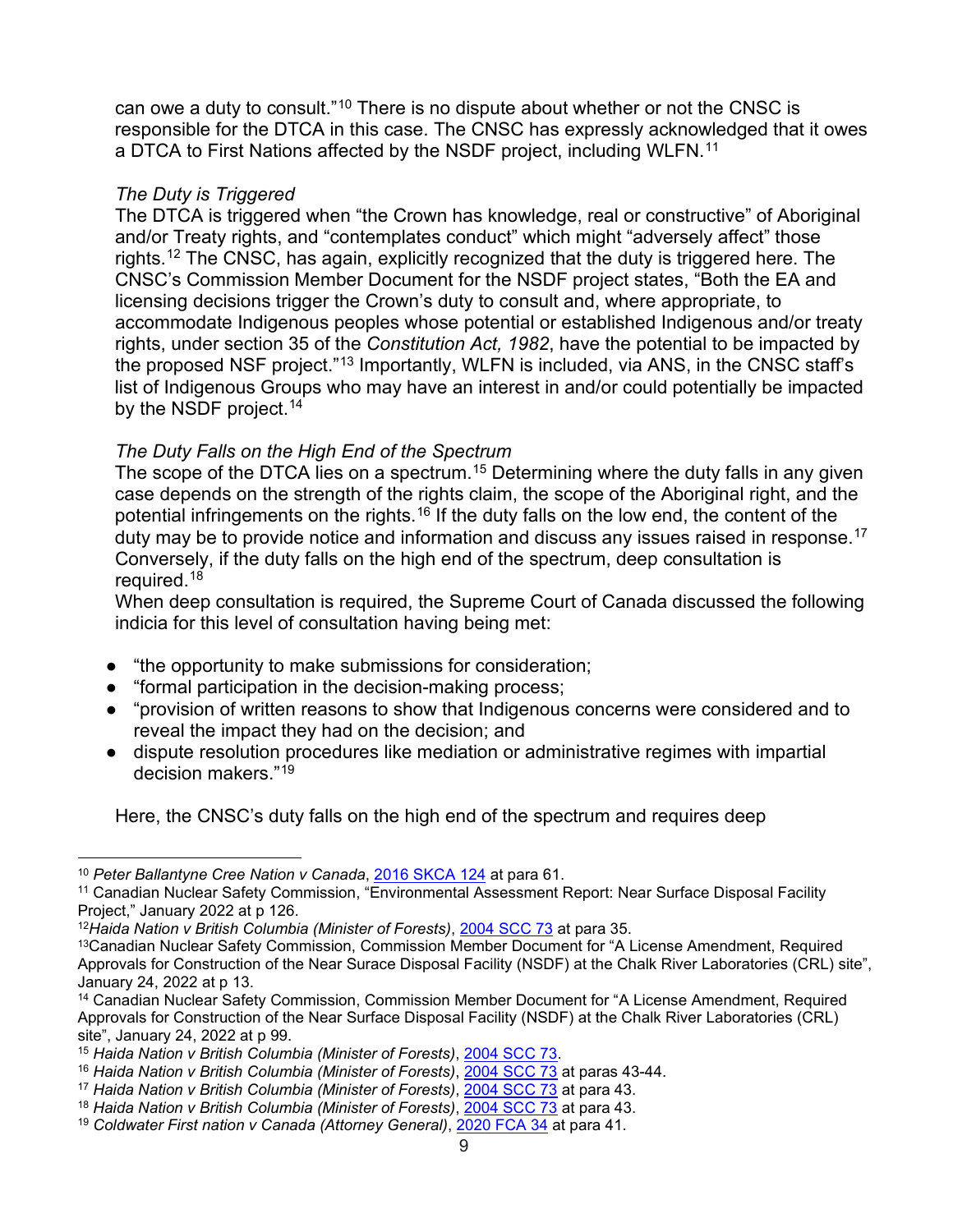consultation. WLFN has evidenced our strong prima facie case for our Aboriginal rights and Title at Chalk River. Further, these rights are wide in scope covering all our use, enjoyment, occupancy and decision-making rights that flow from our title. No treaties were signed by us in relation to our land and these rights remain unextinguished. WLFN has not brought an Aboriginal rights or Title claim through the Canadian courts, but we would easily be able to prove our inherent section 35 rights under the relevant test. This test requires the court to "examine the pre-sovereignty aboriginal practice and translate that practice into a modern legal right" by considering the characterization of the right, its location, whether it was exercised prior to European contact, whether it is "integral to our distinctive culture" and the continuity of the exercise of the right.<sup>[20](#page-10-0)</sup> Our rights including our rights to harvest, gather and use the land stem from the fact that we have been on the land since time immemorial. Our exercise of these rights were and continue to be integral to our distinctive culture.

Unfortunately, the potential infringements on our rights by the NSDF project is impossible for us to comment on without having the opportunity to undertake the necessary due diligence required by these submissions. However, looking to the CNSC's EAR, the adverse impact to the environment generally can be used to understand the potential adverse impacts to WLFN's rights.

Of particular concern is the proposed site's proximity to and interaction with the Ottawa River. The site is directly adjacent to the River and "contains several small drainage basins that drain directly or indirectly" into it.<sup>[21](#page-10-1)</sup> Additionally, the Perch Creek and Perch Lake watersheds are located just southwest of the project site. These watersheds have been adversely impacted in the past by plumes coming from the CRL's waste management areas and Liquid Dispersal Areas. The rapids at Cotnam Island are also located 40 kilometres downstream of the site and control the water level in the River.

Impacts to our waterways are just one area of concern. A skim of the CNSC'S EAR provides a wide range of potential impacts of the NSDF Project on the surrounding environment, including:

- "Change to air quality due to an increase in emissions, including dust and greenhouse gasses (GHGs), associated with construction and operations activities";<sup>[22](#page-10-2)</sup>
- "Changes to surface water quality" as a result of the degradation of the barriers of the NSDF post-closure, "resulting in increased infiltration of surface water to the emplaced waste": $23$
- "Changes to downstream discharge patterns"; $^{24}$  $^{24}$  $^{24}$

<span id="page-10-0"></span><sup>20</sup> *R v Marshall; R v Bernard*, [2005] [2 SCR 220](https://www.canlii.org/en/ca/scc/doc/2005/2005scc43/2005scc43.html?autocompleteStr=marshall&autocompletePos=4) at para 51 see also: *R v Sparrow*, [1990] [1 SCR 1075;](https://www.canlii.org/en/ca/scc/doc/1990/1990canlii104/1990canlii104.html?autocompleteStr=r%20v%20sparrow&autocompletePos=1) *R v Van der Peet*, [1996] [2 SCR 507;](https://www.canlii.org/en/ca/scc/doc/1996/1996canlii216/1996canlii216.html?autocompleteStr=r%20v%20van&autocompletePos=1) *R v NTC Smokehouse Ltd.*, [1996] [2 SCR 672;](https://www.canlii.org/en/ca/scc/doc/1996/1996canlii159/1996canlii159.html?autocompleteStr=r%20v%20ntc%20smo&autocompletePos=1) *R v Gladstone*, [1996] [2 SCR 723;](https://www.canlii.org/en/ca/scc/doc/1996/1996canlii160/1996canlii160.html?autocompleteStr=r%20v%20gladstone&autocompletePos=1) *R v Nikal*, [1996] [1 SCR 1013;](https://www.canlii.org/en/ca/scc/doc/1996/1996canlii245/1996canlii245.html?autocompleteStr=r%20v%20nika&autocompletePos=1) *R v Pamajewon*, [1996] [2 SCR 821;](https://www.canlii.org/en/ca/scc/doc/1996/1996canlii161/1996canlii161.html?autocompleteStr=r%20v%20pama&autocompletePos=1) *R v Adams*, [1996] [3 SCR 101;](https://www.canlii.org/en/ca/scc/doc/1996/1996canlii169/1996canlii169.html?autocompleteStr=r%20v%20adams&autocompletePos=2) *R v Coté*, [1996] [2](https://www.canlii.org/en/ca/scc/doc/1996/1996canlii170/1996canlii170.html?autocompleteStr=r%20v%20cote&autocompletePos=3)  [SCR 139;](https://www.canlii.org/en/ca/scc/doc/1996/1996canlii170/1996canlii170.html?autocompleteStr=r%20v%20cote&autocompletePos=3) *Mitchell v. MNR*, [2001] [1 SCR 991;](https://www.canlii.org/en/ca/scc/doc/2001/2001scc33/2001scc33.html?autocompleteStr=mitchell%20v%20&autocompletePos=2) *R v Powley*, [\[2003\] 2 SCR 2007;](https://www.canlii.org/en/ca/scc/doc/2003/2003scc43/2003scc43.html?autocompleteStr=r%20v%20powley&autocompletePos=1) and *R v Sappier*; *R v Gray*, [2006](https://www.canlii.org/en/ca/scc/doc/2006/2006scc54/2006scc54.html?autocompleteStr=r%20v%20sappier&autocompletePos=1) 

<span id="page-10-1"></span> $\frac{21}{21}$  Canadian Nuclear Safety Commission, "Environmental Assessment Report: Near Surface Disposal Facility Project," January 2022 at p 47.

<span id="page-10-2"></span><sup>22</sup> Canadian Nuclear Safety Commission, "Environmental Assessment Report: Near Surface Disposal Facility Project," January 2022 at p 49.

<span id="page-10-3"></span><sup>&</sup>lt;sup>23</sup> Canadian Nuclear Safety Commission, "Environmental Assessment Report: Near Surface Disposal Facility Project," January 2022 at p 53.

<span id="page-10-4"></span><sup>24</sup> Canadian Nuclear Safety Commission, "Environmental Assessment Report: Near Surface Disposal Facility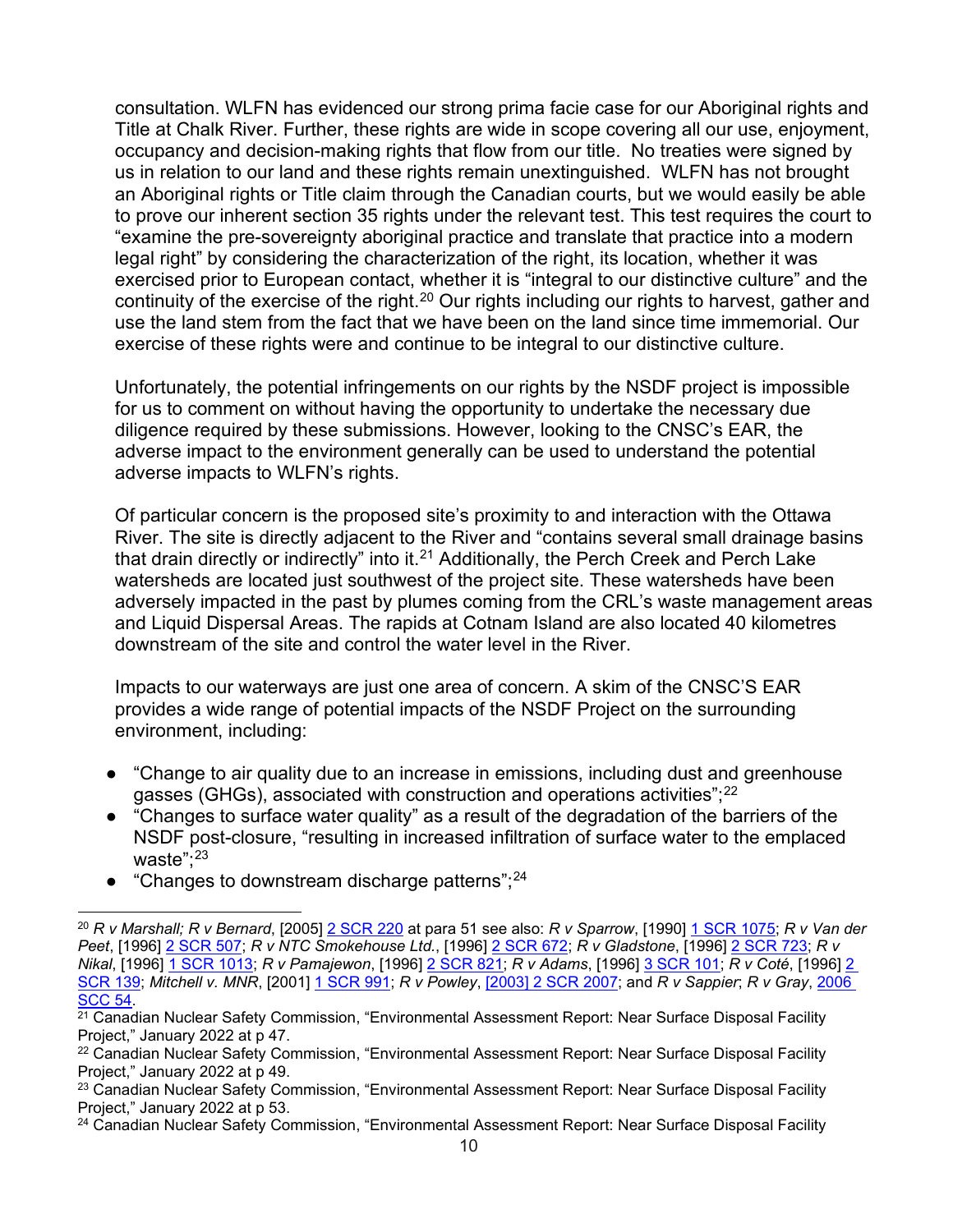- "Loss of terrestrial habitat and vegetation communities due to vegetation clearing and grubbing" due to the 33 hectares of forested ecosystem cleared for the construction of the project;[25](#page-11-0)
- "Changes to habitat quality and function from NSDF Project activities during construction and operations phases";[26](#page-11-1)
- "Changes to groundwater flow"; $^{27}$  $^{27}$  $^{27}$
- $\bullet$  "Changes to groundwater quality";<sup>[28](#page-11-3)</sup>
- "Fish habitat loss and alteration"; $^{29}$  $^{29}$  $^{29}$
- "Changes to fish health" including those to the four species of fish with conservation concern[;30](#page-11-5)
- "Habitat loss and alteration for migratory birds" including those in the local study area that have been identified as species at risk; $31$
- "Sensory disturbance of migratory birds throughout the construction, operation and closure phases" again including the identified species at risk; $32$
- Human "exposure to air and water non-radiological contaminants by inhalation and ingestion": $33$
- $\bullet$  Human "external and internal exposures to radiological contaminants";  $34$
- Greenhouse gas emissions from decomposition of the waste on the site:  $35$
- Impacts on species at risk including bats, Blanding's turtle, eastern milksnake and monarch butterfly; [36](#page-11-11)
- $\bullet$  Impacts from potential accidents and malfunctions; and  $37$
- $\bullet$  Cumulative environmental effects  $38$

Project," January 2022 at p 53.

<span id="page-11-13"></span><span id="page-11-12"></span><span id="page-11-11"></span><span id="page-11-10"></span><span id="page-11-9"></span><span id="page-11-8"></span><span id="page-11-7"></span><span id="page-11-6"></span><span id="page-11-5"></span><span id="page-11-4"></span><span id="page-11-3"></span><span id="page-11-2"></span><span id="page-11-1"></span><span id="page-11-0"></span>11 <sup>25</sup> Canadian Nuclear Safety Commission, "Environmental Assessment Report: Near Surface Disposal Facility Project," January 2022 at p 63. <sup>26</sup> Canadian Nuclear Safety Commission, "Environmental Assessment Report: Near Surface Disposal Facility Project," January 2022 at p 63-64. <sup>27</sup> Canadian Nuclear Safety Commission, "Environmental Assessment Report: Near Surface Disposal Facility Project," January 2022 at p 70. <sup>28</sup> Canadian Nuclear Safety Commission, "Environmental Assessment Report: Near Surface Disposal Facility Project," January 2022 at p 70. <sup>29</sup> Canadian Nuclear Safety Commission, "Environmental Assessment Report: Near Surface Disposal Facility Project," January 2022 at p 75. <sup>30</sup> Canadian Nuclear Safety Commission, "Environmental Assessment Report: Near Surface Disposal Facility Project," January 2022 at p 75, 76. <sup>31</sup> Canadian Nuclear Safety Commission, "Environmental Assessment Report: Near Surface Disposal Facility Project," January 2022 at p 81-82. <sup>32</sup> Canadian Nuclear Safety Commission, "Environmental Assessment Report: Near Surface Disposal Facility Project," January 2022 at p 81-82. 33 Canadian Nuclear Safety Commission, "Environmental Assessment Report: Near Surface Disposal Facility Project," January 2022 at p 90. <sup>34</sup> Canadian Nuclear Safety Commission, "Environmental Assessment Report: Near Surface Disposal Facility Project," January 2022 at p 90. <sup>35</sup> Canadian Nuclear Safety Commission, "Environmental Assessment Report: Near Surface Disposal Facility Project," January 2022 at p 96-97. <sup>36</sup> Canadian Nuclear Safety Commission, "Environmental Assessment Report: Near Surface Disposal Facility Project," January 2022 at p 100-107. <sup>37</sup> Canadian Nuclear Safety Commission, "Environmental Assessment Report: Near Surface Disposal Facility Project," January 2022 at p 107-112. <sup>38</sup> Canadian Nuclear Safety Commission, "Environmental Assessment Report: Near Surface Disposal Facility Project," January 2022 at p 120.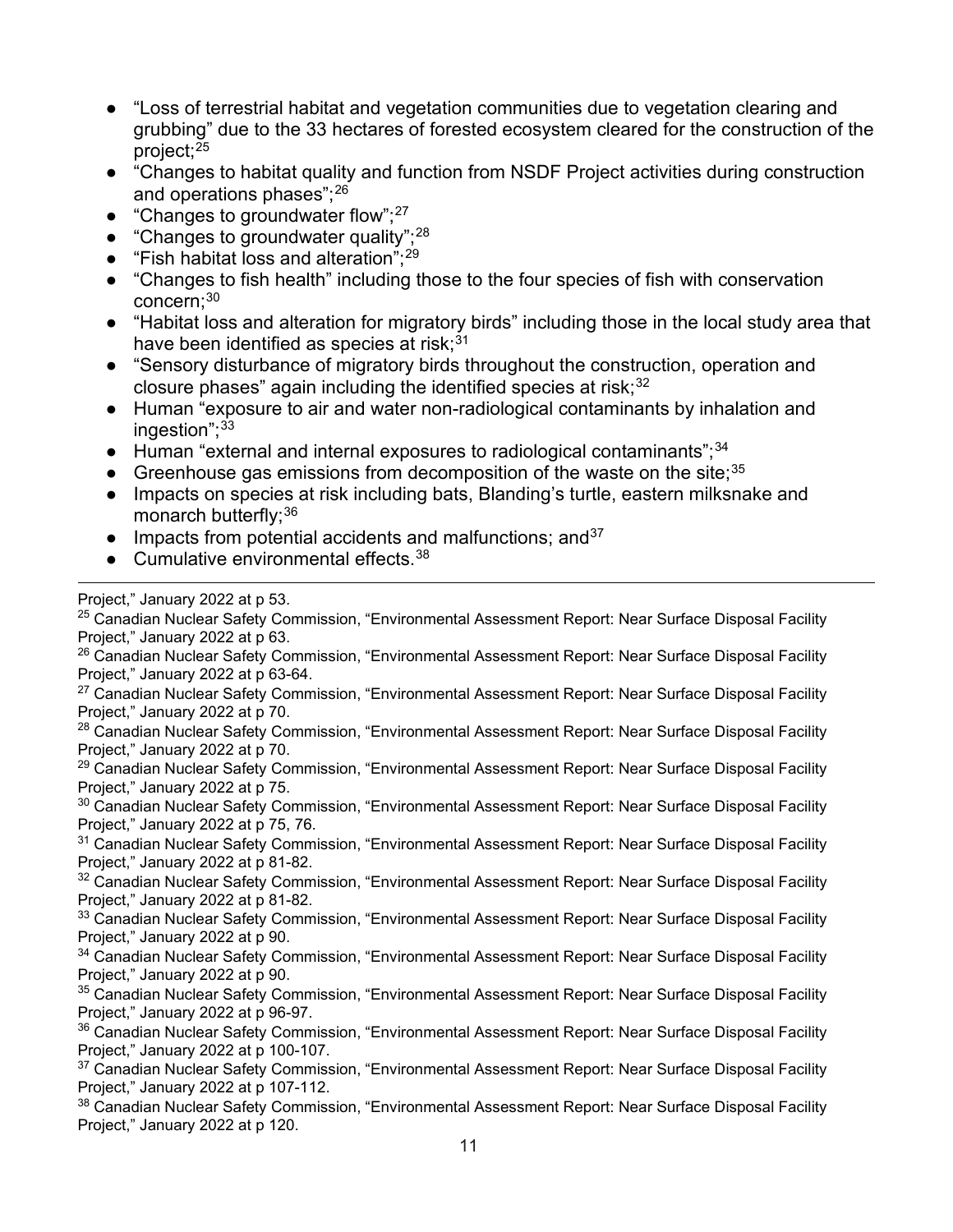These potential environmental impacts must be considered in light of the immense lifespan of a nuclear project like the NSDF. NSDF's impacts will begin with its construction and will continue for hundreds of years after the facility is closed. Specifically, the operations of the NSDF will last at least 50 years with the decommissioning phase expected to last 30 years and the post-closure phase extending for at least 300 years.[39](#page-12-0) The impacts of the NSDF project are not only wide in scope, they have the potential to last for hundreds and hundreds of years.

#### *The Duty Has Not Been Met*

While the CNSC staff have recommended that the Commission determine that the NSDF project is not likely to cause significant adverse environmental effects referred to in the CEAA and conclude pursuant to the NSCA that CNL's application with respect to the NSDF should be approved, the Commission cannot make this determination and fulfil its DTCA absent WLFN's input and lack engagement with this process whatsoever. The Commission simply does not have any of the information it needs to make these determinations. Both WLFN's lack of opportunity to provide this input and CNSC's resulting inability to consider and address this information mean that the DTCA has not been met.

Engaging in a "meaningful two-way dialogue" is required by deep consultation.[40](#page-12-1) This dialogue is essential for any accommodation provided by the crown to have a nexus with the First Nation concern.[41](#page-12-2) "Consultation in its least technical definition is talking together for mutual understanding" and it requires a "mutual understanding on the core issues" including the potential impact on rights, which has not occurred here.  $42\overline{4}3$  $42\overline{4}3$  one of the "consultation" steps taken by the CNSC, and directed towards the wrong body, have facilitated this. It must be emphasized that CNSC's inquiries under the DTCA is not into environmental impact or the safety of a proposed project, "it inquires into the impact on the *right*."[44](#page-12-5) The CNSC is not in a position to consider the impact of the NSDF project on WLFN's rights without having even initiated this two-way dialogue. It is not sufficient for the CNSC to rely on its EAR for generic impacts on the environment and then claim that considering and responding to those impacts addresses any potential impacts to WLFN's rights.

We are not in a position to analyze the sufficiency of the CNSC's consultation efforts towards us as simply none were made. The CNSC made an erroneous assumption about who could properly represent ABL in these assessment processes and then acted on that assumption without ever asking us. It is unclear what gave the CNSC the impression that ANS was in a position to represent our interests, but the fact that it did not even take the care to discuss the issue with us speaks directly to CNSC's complete failure to engage WLFN whatsoever in its assessment and decision-making process regarding the proposed NSDF project. As a result of CNSC's complete lack of engagement with us, we have had no real opportunity to even consider if and how we would want to be involved. First, WLFN has not had the opportunity to review any of the documents that the CNSC staff based its

<span id="page-12-0"></span><sup>39</sup> Transcript of February 22, 2022 Part 1 of CNSC Public Hearing at p 23-24.

<span id="page-12-1"></span><sup>40</sup> *Squamish First Nation v Canada (Fisheries and Oceans)*, [2019 FCA 216](https://www.canlii.org/en/ca/fca/doc/2019/2019fca216/2019fca216.html?autocompleteStr=squamish%20first%20n&autocompletePos=1) at para 63.

<span id="page-12-2"></span><sup>41</sup> *Squamish First Nation v Canada (Fisheries and Oceans)*, [2019 FCA 216](https://www.canlii.org/en/ca/fca/doc/2019/2019fca216/2019fca216.html?autocompleteStr=squamish%20first%20n&autocompletePos=1) at paras 71-79.

<span id="page-12-3"></span><sup>42</sup> T. Isaac and A. Knox, "The Crown's Duty to Consult Aboriginal People" (2003), 41 *Alta. L. Rev.* 49 at p 61.

<span id="page-12-4"></span><sup>43</sup> *Clyde River (Hamlet) v Petroleum Geo-Services Inc.*, [2017 SCC 40](https://www.canlii.org/en/ca/scc/doc/2017/2017scc40/2017scc40.html?autocompleteStr=clyde%20ri&autocompletePos=1) at para 49.

<span id="page-12-5"></span><sup>44</sup> *Clyde River (Hamlet) v Petroleum Geo-Services Inc.*, [2017 SCC 40](https://www.canlii.org/en/ca/scc/doc/2017/2017scc40/2017scc40.html?autocompleteStr=clyde%20ri&autocompletePos=1) at para 45.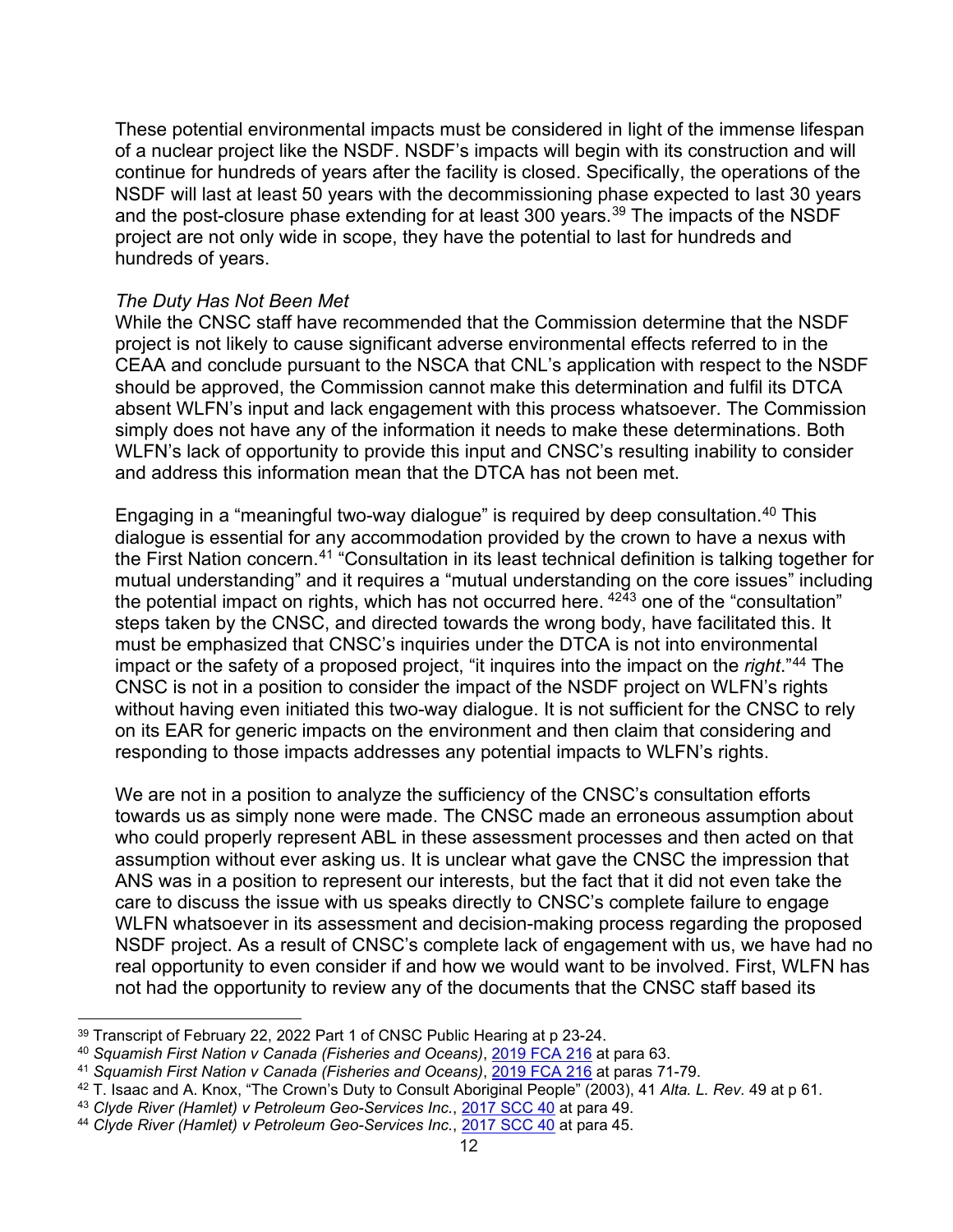recommendations on or to undertake our own studies to provide input on these determinations considering the adverse impact the project may have on our rights. Together, CNL's EIS and CMD and CNSC's CMD total 2,422 pages. In part, these documents are meant to address impacts to our rights. Not only can CNSC not address First Nations' concerns through document dumping, but none of these documents can be said to have properly addressed impacts to WLFN's rights without having considered our actual input on this topic.<sup>[45](#page-13-0)</sup> All of the assessments and conclusions made by the CNSC staff have been made without WLFN's input and have been made unilaterally. Despite this, the

CNSC staff still ask the Commission to make their determinations based off of this inadequate information. CNSC staff are unable to properly identify WLFN's rights let alone come to any conclusions on potential impacts to them.

While CNSC staff are satisfied with their analysis, WLFN has not had any opportunity to study or consider the project's potential impacts on its harvesting or any other rights. WLFN has not completed a land use, occupancy study, traditional knowledge study or cumulative effects study on the affected area and this assessment was done absent any information of WLFN's land use.

The CNSC staff also deemed mitigation measures to be sufficient to address the project's environmental impacts without WLFN's input. WLFN has had no say in how the mitigation measures were decided upon nor had any time to consider the adequacy of these measures. From a preliminary reading of the CNSC staff's EAR, the mitigation measures identified are not sufficient in any event. For example, to address changes to groundwater flow, the CNSC staff's EAR simply states "NSDF designed to limit disturbance to the natural environment["46](#page-13-1) From the cursory overview of these documents that could be managed in the time available, it becomes clear that the Commission cannot rely on them to make the determinations recommended by the CNSC staff. The Commission does not have the information it requires in order to reasonably conclude that the statutory requirements and the DTCA are made out.

## Conditions under CEAA 2012 cannot be met

Just as the CNSC's DTCA to WLFN has not been met, neither are the requirements under the CEAA. An EA decision under the CEAA on whether the proposed NSDF project is likely to cause significant adverse environmental effects cannot be made due to the complete lack of consultation with WLFN.<sup>[47](#page-13-2)</sup> The CNSC cannot satisfy itself that all the environmental effects required to be taken into account under section 5 have been met. Specifically, section 5(1)(c) of the Act sets out the environmental impacts with respect to "aboriginal peoples" that must be considered in relation to any act subject to it:

**(c)** with respect to aboriginal peoples, an effect occurring in Canada of any change that may be caused to the environment on **(i)** health and socio-economic conditions,

<span id="page-13-0"></span><sup>45</sup> *Clyde River (Hamlet) v Petroleum Geo-Services Inc.*, [2017 SCC 40](https://www.canlii.org/en/ca/scc/doc/2017/2017scc40/2017scc40.html?autocompleteStr=clyde%20ri&autocompletePos=1) at para 49.

<span id="page-13-1"></span><sup>46</sup> Canadian Nuclear Safety Commission, "Environmental Assessment Report: Near Surface Disposal Facility Project," January 2022 at p 71.

<span id="page-13-2"></span><sup>47</sup> *Canadian Environmental Assessment Act, 2012*, SC 2012, c 19.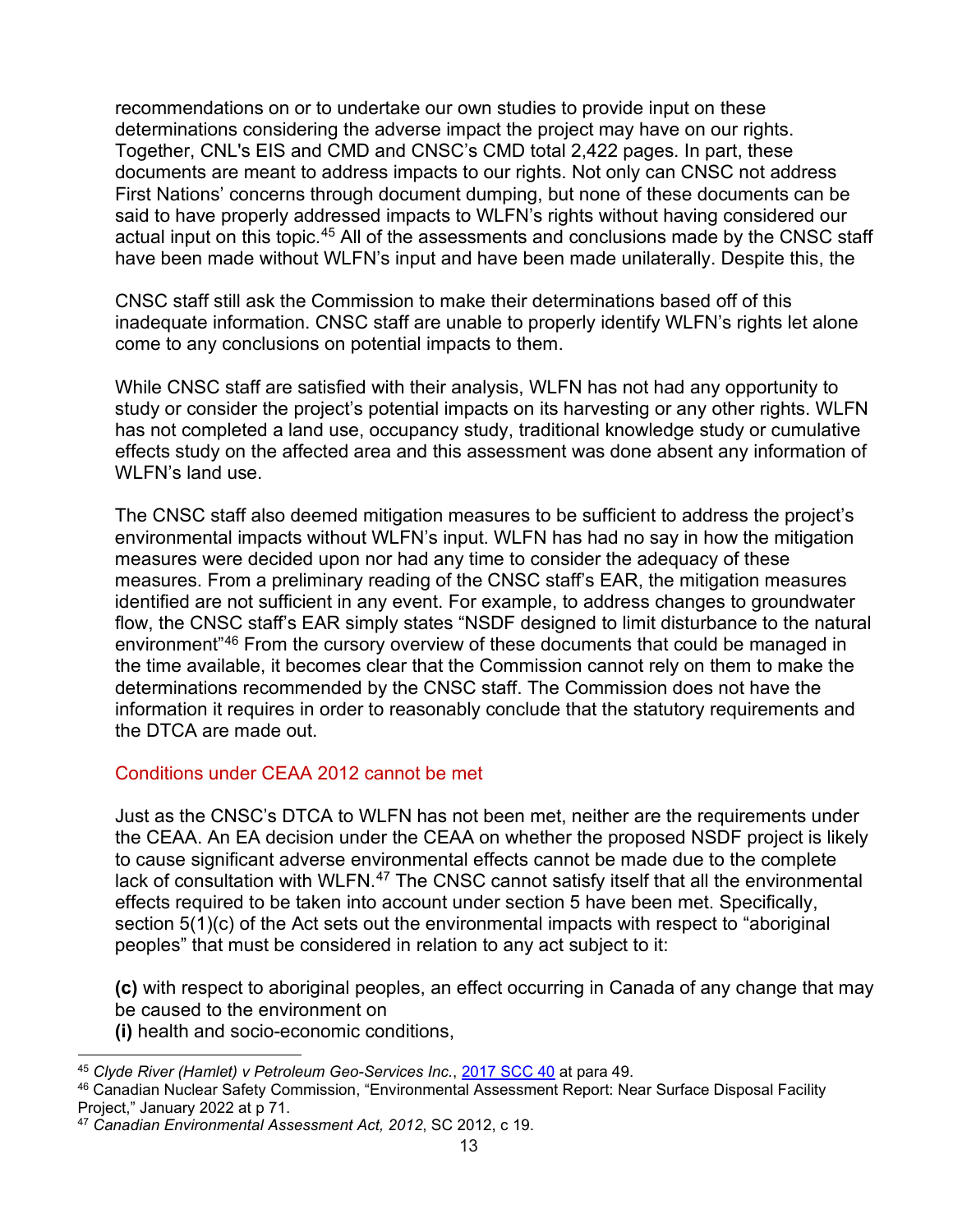**(ii)** physical and cultural heritage,

**(iii)** the current use of lands and resources for traditional purposes, or **(iv)** any structure, site or thing that is of historical, archaeological, paleontological or architectural significance.<sup>[48](#page-14-0)</sup>

In all the ways that the CNSC did not fulfil its DTCA with WLFN, it also failed to fulfil its requirements under this section of the CEAA. This section of the CEAA requires the consideration of impacts to First Nations as part of the environmental impacts to be taken into account. Again, the Commission cannot satisfy itself that these factors under section 5 have been met because they do not have any information from WLFN in order to make this assessment.

#### WLFN Has Not Frustrated Consultation

There is a requirement regarding a First Nations' involvement in the DTCA, that "Indigenous groups 'must not frustrate the Crown's reasonable good faith attempts, nor should they take unreasonable positions to thwart government from making decisions or acting in cases where, despite meaningful consultation, agreement is not reached[…]'" though "hard bargaining on the part of Indigenous groups is permissible."<sup>[49](#page-14-1)</sup> The CNSC cannot take the position that procedural issues including what it may perceive as WLFN's failure to proactively address assumptions about whether or not ANS represents our interests "frustrate" consultation and that, consequently, the Crown cannot be found responsible for the Duty not being met. This flies in the face of the reconciliatory purpose of the duty and its constitutional nature.

The DTCA's constitutional nature stems from the Honour of the Crown. It would be entirely dishonourable to blame WLFN in any way for the Crown's failure to fulfil its obligation, Further, the CNSC cannot blame WLFN for failing to rectify the CNSC's unfounded assumptions about ANS' representation of WLFN. It is not WLFN's onus to direct the Crown about how to follow through with its Constitutional obligations. The CNSC knew of WLFN's interest in the NSDF project as it listed us as an affected First Nation in its EAR.<sup>[50](#page-14-2)</sup>

The issues in communication between WLFN and the CNSC are largely attributable to the ways in which the CNSC attempted to "engage" with us. The Ontario Superior Court considered the Crown's duty to engage meaningfully considering "the cultural context of the engaged Indigenous form of communication and consultation where the emphasis is on speaking and active listening with a view to developing a mutual understanding and, hopefully, a resolution."<sup>[51](#page-14-3)</sup> By pushing forward by dealing with ANS instead of WLFN directly, the CNSC failed to communicate or engage with us at all and yet still unilaterally determined these efforts to be sufficient.

#### **Conclusion**

<span id="page-14-0"></span><sup>48</sup> *Canadian Environmental Assessment Act, 2012*, SC 2012, c 19, ss 5(1)(c).

<span id="page-14-1"></span><sup>49</sup> *Coldwater* at para 195 citing *Haida* at para 42.

<span id="page-14-2"></span><sup>50</sup> Canadian Nuclear Safety Commission, "Environmental Assessment Report: Near Surface Disposal Facility Project," January 2022 at p 126.

<span id="page-14-3"></span><sup>51</sup> *Saugeen First Nation v Ontario (MNRF)*[,](https://www.canlii.org/en/on/onscdc/doc/2017/2017onsc3456/2017onsc3456.html?autocompleteStr=saugeen%20o&autocompletePos=1) [2017 ONSC 3456](https://www.canlii.org/en/on/onscdc/doc/2017/2017onsc3456/2017onsc3456.html?autocompleteStr=saugeen%20o&autocompletePos=1) at para 159.